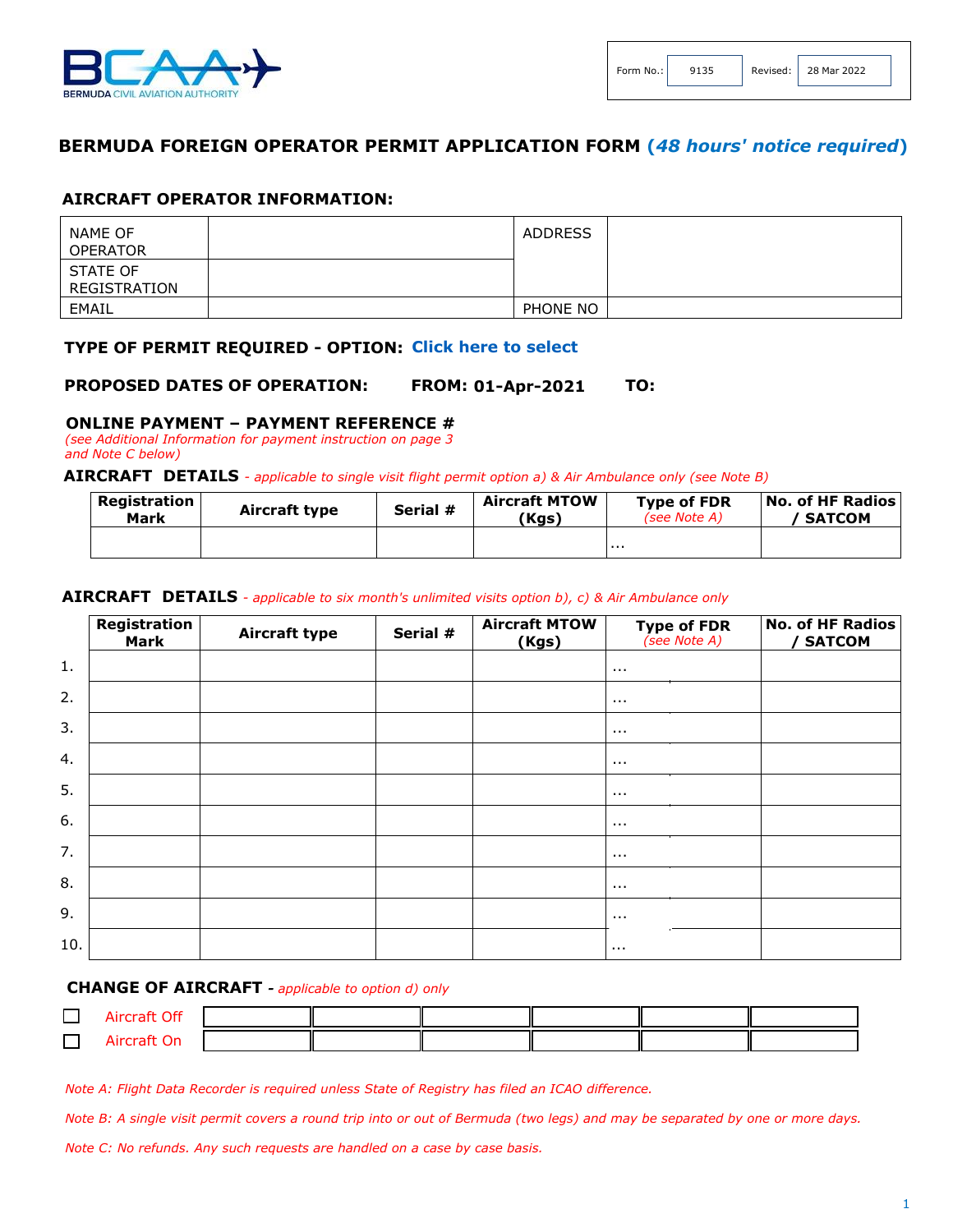## **COPIES OF THE FOLLOWING DOCUMENTS MUST BE PROVIDED FOR ALL AIRCRAFT**

- ➢ Certificate of Competency, Operating Licence, AOC or Carriers Certificate
- $\triangleright$  Ops Specs which detail approval to operate in RNP and RVSM Airspace (\*\*only these items required\*\*)
- ➢ Certificate of Registration
- ➢ Certificate of Airworthiness
- ➢ Noise Certificate
- ➢ Certificate of Insurance

# **I/We hereby confirm that:**

- 1. the Operator is aware of and fully understands Article 105 of the Air Navigation (Overseas Teritories) Order 2013, or Order currently in effect, regarding Aerodrome Operating Minima and the requirements of OTAR 91.235 and 91.240.
- 2. the Operator is aware of and understands the requirement of OTAR 91.430 regarding commencement and continuation of an approach (Approach Ban).
- $3.$   $\Box$ the aircraft is fitted with a 90-day capability FDR/CVR underwater locating device *(if FDR/CVR fitted)*.
- 4.  $\Box$ the aircraft is equipped with an ACAS II (TCAS II Version 7.1) - effective beginning the 1st of April 2023 .
- 5.  $\Box$ weapons or munitions of war are not being carried on the flight.
- 6.  $\Box$ if dangerous goods are being carried on the flight, a copy of the State Registry's Approval is provided.
- 7.  $\Box$ the operating flight crew are in conformity with the ICAO Annex 1 standard that neither have attained the age of 65 years on the date of the intended flight. (A copy of each operating pilot's licence to be provided, showing the date of birth, type rating, and valid medical certificate).
- *8.* the insurance coverage complies with the [BCAA Aircraft Insurance Requirements, p](https://www.bcaa.bm/visiting-aircraft-flight-permits)ublished on www.bcaa.bm.
- the required permit fee has been paid in full *(utilizing the online payment process on [www.bcaa.bm\).](https://www.bcaa.bm/payment)*  9.

# **DECLARATION:**

I/We declare these particulars true and undertake to carry out any provisions or conditions as may be required. Any changes to the particulars as noted will be advised to the Bermuda Civil Aviation Authority and other relevant agencies without delay.

| Name                           | .<br>Position<br>. |  |
|--------------------------------|--------------------|--|
| $\sim$<br>nature<br>יוכ<br>. . | Date               |  |

## **ADDITIONAL INFORMATION:**

1. Any aircraft that is not registered in Bermuda, the United Kingdom, or any other U.K. Overseas Territories that takes on or sets down passengers or cargo in Bermuda, if valuable consideration (payment) is given or promised in respect of such carriage of persons or cargo, requires Governor's Permission.

This will apply to the following types of flights:

- FAR Part 135 Operations
- A.O.C. or Air Carrier Operations (non-scheduled and charter)
- FAR Part 91K (Fractional Operations)
- Air Ambulance Operations (required but no charge will be levied)

This will **NOT** apply to:

- FAR Part 91 Operations
- Private flights (e.g., EASA Part NCC)
- Humanitarian Flights
- Pre-approved Military Operations
- State Aircraft
- Overflights and Technical enroute landings (e.g., refueling)
- 2. With effect from *1st April 2021,* the following charges will apply to the granting of Governor's Permission to conduct Commercial Air Transport into and out of Bermuda. The following charges are in accordance with Part 4 of the Air Navigation (Fees for Certificates and Services) Regulations 2012.
	- a) For the granting of a single visit flight permit \$500.00
	- b) For the granting of six month's (unlimited visits) for a single aircraft \$2,000.00
	- c) For the granting of six month's (unlimited visits) for up to ten listed aircraft \$5,000.00
	- d) For an amendment to the listed aircraft (per single addition or substitution) on an issued foreign operator permit, \$250.00